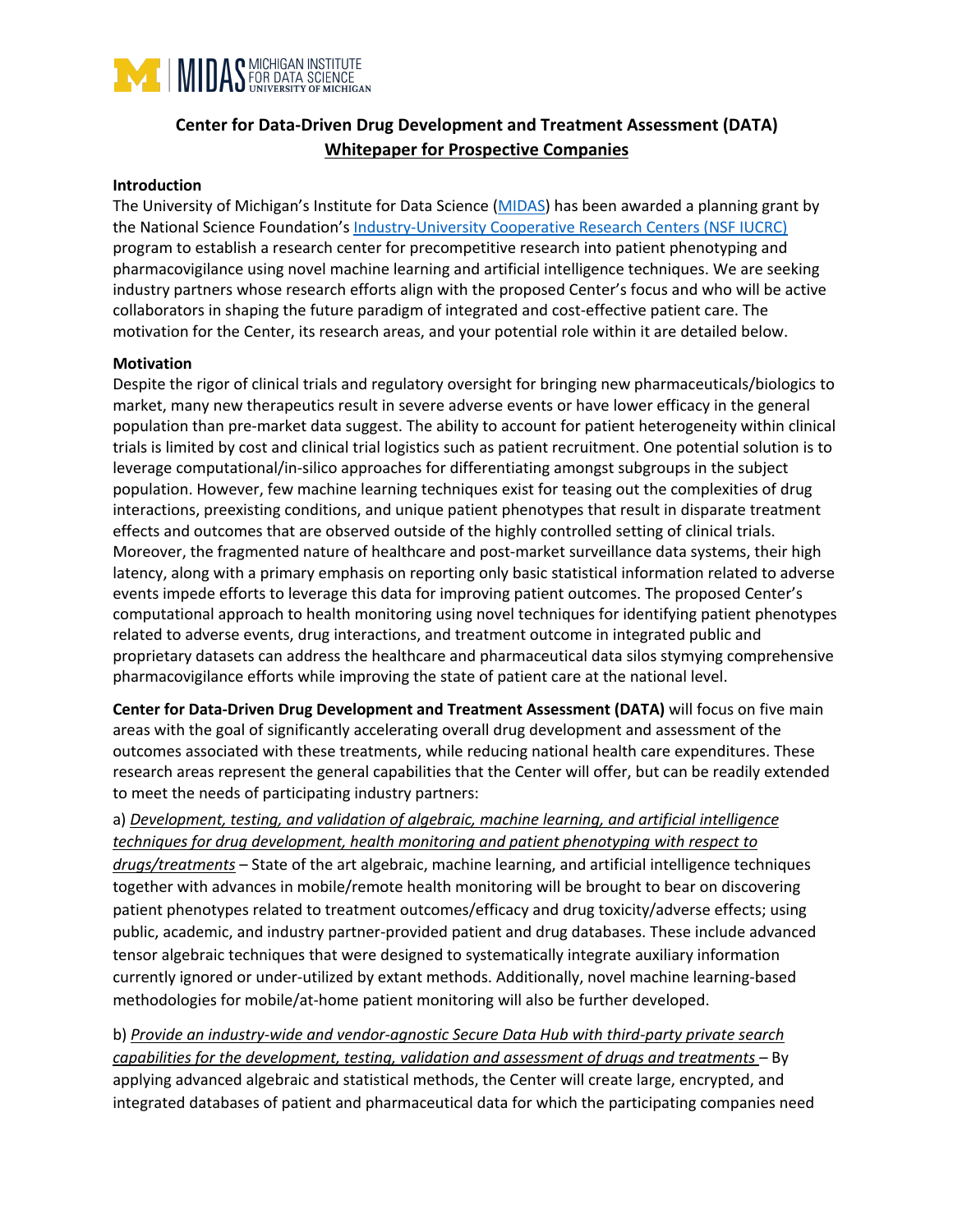# IMIDAS MICHIGAN INSTITUTE

only share full encryptions of their proprietary databases. Such databases enable third-party private searches, allowing partners to search securely and anonymously for data related to therapies or patient populations of interest.

c) *Enable federated machine learning for drug design, health informatics and pharmacovigilance over encrypted databases* – Center investigators have adapted several machine learning algorithms for use over encrypted data. The Center will further integrate these algorithms into a federated learning framework. Such technologies will enable machine learning over databases that cannot be integrated into the Secure Data Hub.

## d) *Enable data driven approaches to developing heath care policies with respect to drugs and treatments* – Utilizing the patient phenotypes, health analytics, and comprehensive adverse event/drug interactions data developed and collected by the Center, policy makers, professional organizations, and patient advocacy organizations will be able to better revise standards of care and patient outreach methods to improve patient outcomes in response to drugs and treatments while reducing costs related to unnecessary or ineffective therapies.

e) *Provide unique lab resources for development and validation of patient phenotypes and new drug discovery* – University of Michigan provides unique high throughput in-vitro and in-vivo capabilities, facilitated by multiple labs, centers and cores, which will be made available as resources for developing new drugs informed by discovered patient phenotypes and post-market surveillance data, closing the loop on the pharmaceutical development pipeline.

# **About the NSF IUCRC Program and Your Potential Collaboration**

The proposed Center will leverage the existing community of data science and domain knowledge experts of MIDAS and the University of Michigan. MIDAS and its affiliated faculty will actively engage with industry partners to construct and implement a computational platform using novel algorithmic approaches to extract, validate, and integrate information from different drug/target datasets in a secure and vendor-agnostic manner.

The NSF IUCRC program has been enabling long-term research partnerships between industry, academia, and government for over 40 years. The IUCRC program facilitates the establishment of a thematic center focused on pre-competitive research projects, in which participating members have the ability to solicit and select proposals for development. The NSF funds a single center at the national level for any one research area and has indicated its support for our proposal to be *the* NSF-funded center fulfilling the national need for improved health monitoring and post-market surveillance.

The creation of a new center is a multi-phase process. We are currently in the planning phase, during which we will determine the Center's organizational structure, operating procedures, intellectual property (IP) policies, and initial experimental plan.

During this planning phase, financial commitment letters will be required for all companies who wish to become members of the proposed Center. Membership entails royalty-free use of intellectual properties developed through the Center's research efforts, along with voting rights on the Industry Advisory Board (IAB), with each member receiving a pro-rated number of votes based on their membership status. We anticipate the following annual membership fee structure: *Full Membership* at \$80,000 for one vote, \$120,000 for one and one-half votes, or \$160,000 for two votes; and *Associate*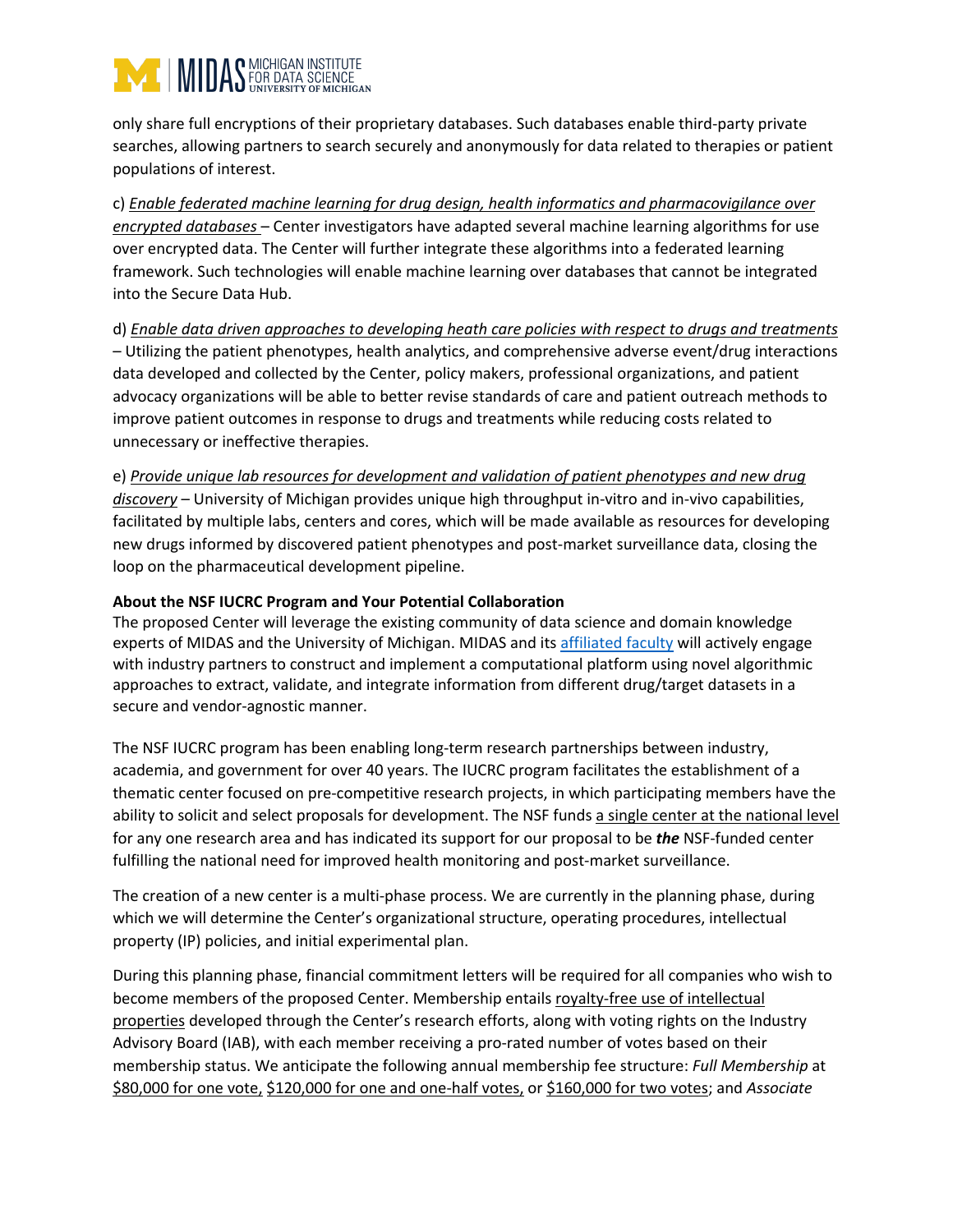

*Membership* at \$40,000 for one-half vote. Members exercise their voting rights through the Center's IAB, choosing which pre-competitive research projects to fund. The NSF provides a minimum of \$150,000 annually in the first 5 years of the Center's operations, with additional matching funds depending upon industry participation. The NSF IUCRC program stipulates that 90% of all membership and NSF monies directly fund research projects.

Meetings were held with prospective Center members on August 17-19, during which attendees had an opportunity to learn more about the Center and review multiple pre-competitive research project proposals for potential inclusion in the initial set of proposals to be evaluated by the Industry Advisory Board (meeting recordings are available on request). Prospective members and MIDAS will now work together to finalize the proposal through mid-November, at which time financial commitment letters are due. Upon completion of the planning phase, the full proposal will be sent to the NSF for consideration by December 8, 2021. We anticipate the NSF proposal review process to take six to nine months, with a potential Center start date of September 2022.

### **Benefits of Participating in DATA**

- 1. Define problems/projects, have a team of U-M/industry members work on the project, and have access to all resulting solutions at precompetitive level
	- a. Note that the IDC rate for the projects defined within IUCRC is 10%, as opposed to 56% for direct projects with U-M.
	- b. The process of agreeing/signing contracts with U-M (or any other university) is often very long and time-consuming, while the projects defined within IUCRC are processed and funded very quickly.
- 2. Access to highly skilled talent (students, postdocs, etc.) for future hiring
	- a. Ability to observe potential future employees throughout the course of one or more projects and assess their capabilities.
	- b. We will have regular workshops through which students/postdocs can have direct discussions regarding their career plans and options.
- 3. Access to additional funding directly from NSF
	- a. NSF provides grants to industry partners through programs such as INTERN and REU.
	- b. Students/interns learn the job before getting hired by a company while getting paid by the NSF.
- 4. Ability to interact with other industry partners in a precompetitive setting and learn from each other's interests, needs, and capabilities
	- a. At least some parts of the ideas/solutions to data/algorithmic challenges may come from other industry partners.
	- b. Larger companies have the opportunity to learn about the capabilities of smaller companies participating in the Center.
	- c. Smaller companies have the opportunity to show their capabilities to larger entities.

## **Access to Resulting Solutions and IP**

NSF emphasizes that centers must target common problems and pains by focusing on precompetitive partnerships. All solutions (data, algorithms, etc.) can be used by all participants but only within the framework of the Center. All companies can use the resulting solutions for the applications defined/funded by the Center but not as a product that they market. The Center focuses mainly on deployment of IP via a public, shared resource mechanism such as open source, open access (Creative